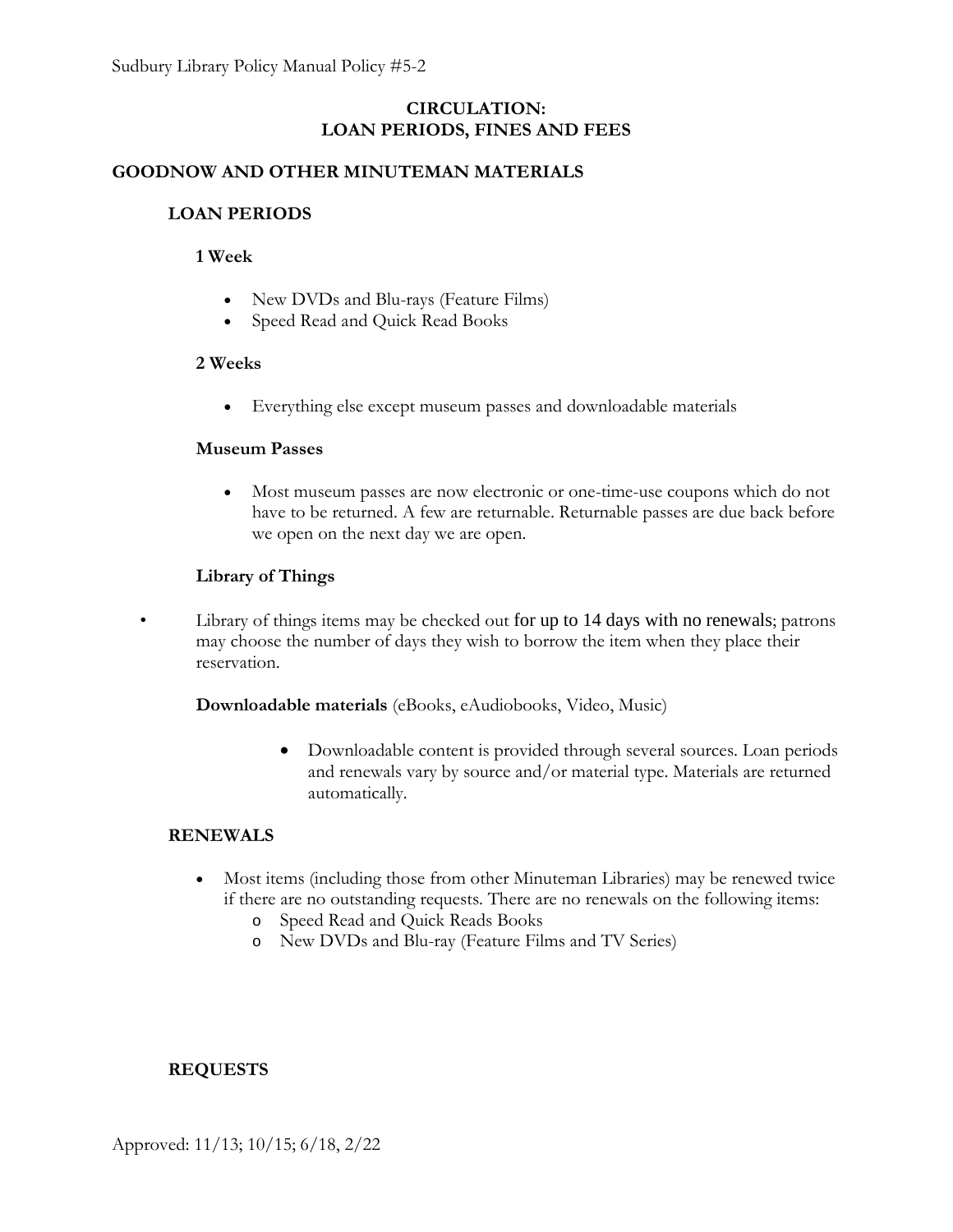• Most items may be requested by any patron, with the exception of Speed Read and Quick Read Books. Console Games, eReaders and technology devices may be requested by Sudbury residents for Sudbury pick up only.

## **RETURNS**

At Goodnow, materials may be returned in person in the book drop at the circulation desk. In addition, there is an outdoor book drop in the wall to the left of the entry doors, and a freestanding drive-up book drop facing the outgoing driveway. Most materials may be returned via these book drops, with exceptions noted below. In addition, most items may be returned to any Minuteman Library; the same exception apply.

We offer the exterior book drops for the convenience of our patrons, but on occasion, they may overflow or may be locked to protect our materials in extreme weather conditions. If the freestanding book drop is locked, or if either book drop is overflowing, please do not try to force materials in or leave materials on or outside the book drops.

Materials lost or damaged in or around the book drops are the responsibility of the patron and the patron may be charged for any loss or damage accordingly. If the book drops are locked or full, patrons are advised to come back another day. We will be happy to adjust or waive fines when the material is safely returned.

Exceptions:

Playviews borrowed from Goodnow must be returned to the Circulation Desk at Goodnow. They should never be placed in the book drops. There will be a \$5 fee assessed for returning any of these items through the book drops.

Library of Things items must be returned to the Reference Desk at the Goodnow Library.

Video Games and museum passes may be put into the book drops, but must be returned directly to the Goodnow Library and not to any other library.

All other items may be put in the book drops or returned to any Minuteman library.

## **LATE FINES**

No overdue fines will be assessed on Minuteman Library Network items checked out at the Goodnow Library. If you pick your materials up at another library, fines may apply.

Fines will not be waived on Comcat/Worldcat interlibrary loan items. These are items from outside the Minuteman Network. If you're not sure about an item, just ask us when you check out.

Please note that items which are returned in an incomplete state (i.e., an empty case, an item missing its booklet, CDs missing from an audio book, a travel book missing its map) will not be checked in and may accrue fines until all parts have been returned.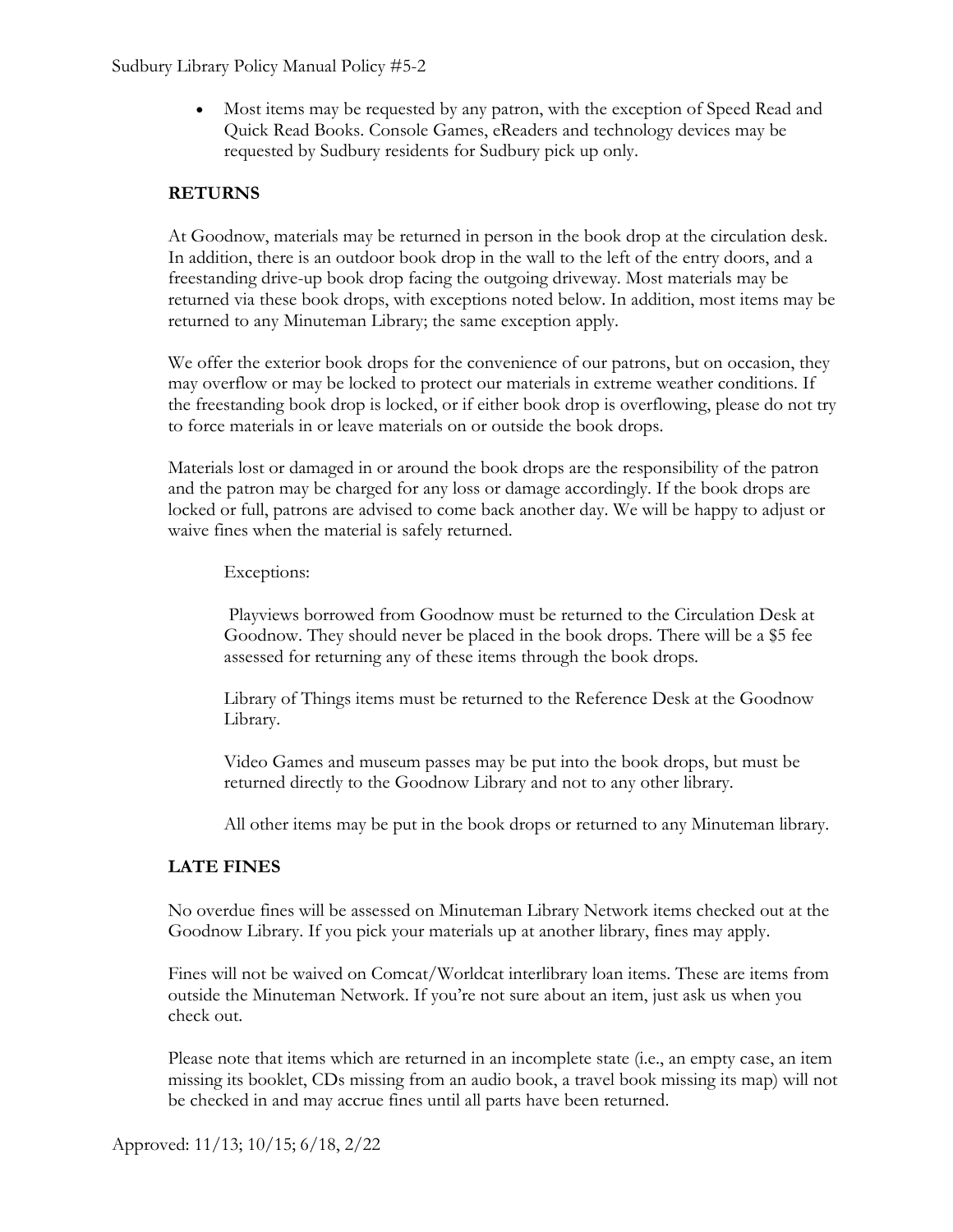## **UNRETURED/LOST OR DAMAGED MATERIALS**

Any item that is not returned or returned in unusable condition will be billed to the patron at the price listed in the catalog. If there is no price in the catalog, a default price (based on the type of material) will be assessed.

- The determination of the usability of the item will be made by the supervisor of the department to which the item was assigned. Materials from other Minuteman libraries will be assessed by the owning library and charged accordingly.
- NO REFUNDS will be made under any circumstances, so please raise any concerns before payment is made.
- Only payment for lost or damaged items will be accepted. No replacement copies will be accepted.

## **OTHER FEES**

**The following fees apply to Goodnow materials only. Each Minuteman library sets its own fees.**

### **Missing Parts & Replacement**

- Museum Pass envelopes: \$5.00
- Barcodes and RFID tags: \$2.00
- Inserts:  $$1.00$
- Inserts w/barcodes: \$3.00
- Artwork for Video Discs and CDs: \$3.00
- Maps/booklets (if not essential to usefulness of item): \$2.00
- Discs (if not essential to usefulness of item): \$5.00
- Instruction booklets, Discs and CDs integral to use of material: replacement cost for total item
- Damaged or lost magazines: flat fee of \$5.00
- Playaway battery cover: \$1.00

The library reserves the right to assess a fee for any damaged or missing parts of library material.

### **Replacement of AV material**

For loss or damage to most single or double disks, such as CDs, Video Discs or Video Games, patrons are responsible for full replacement costs. This also includes other devices such as Playviews and Playaways.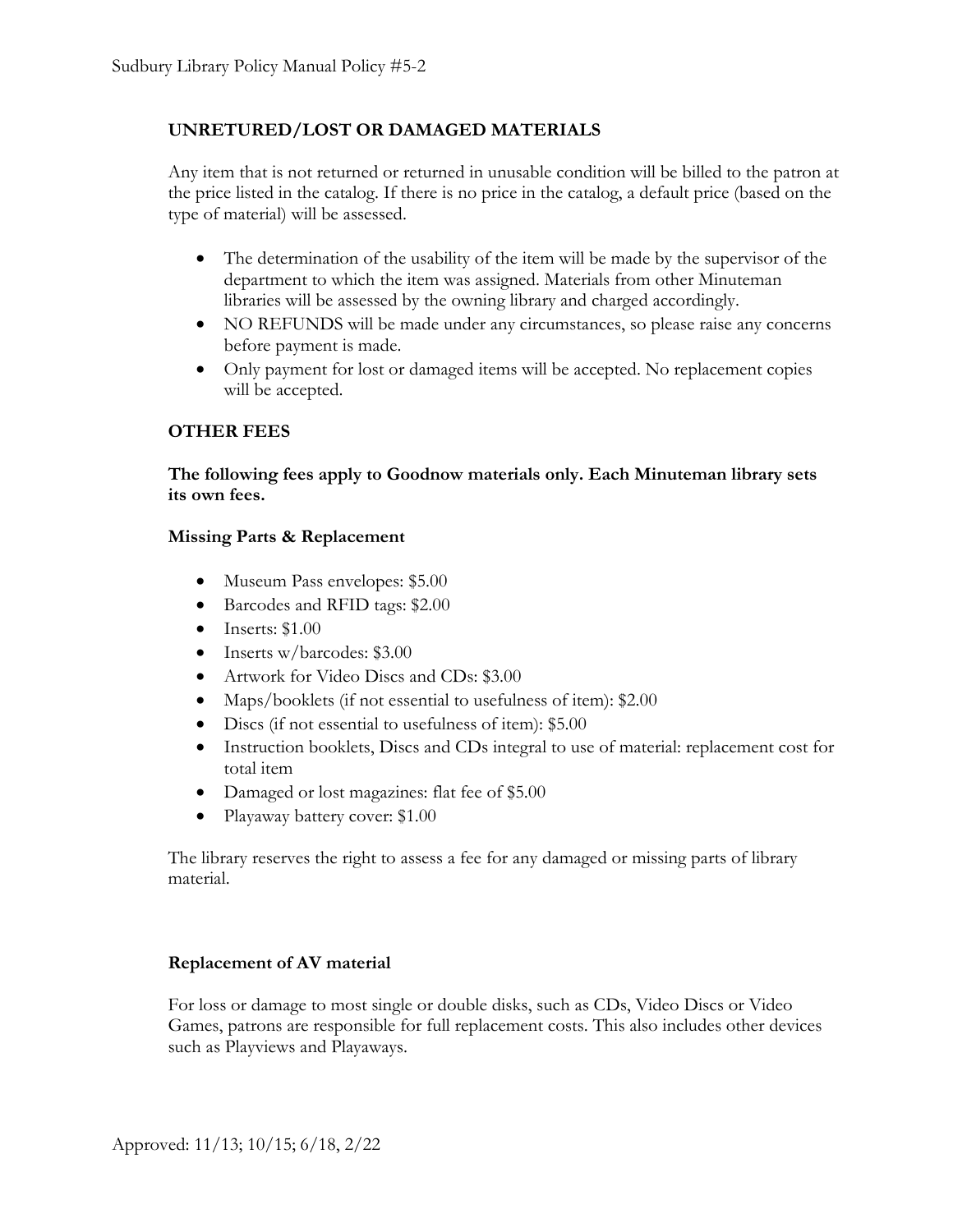For loss or damage to single items from sets with multiple discs, patrons will be responsible for the cost of the lost or damaged disc, if replaceable. If single disc replacement is not available, patrons are responsible for the replacement cost of the whole item.

## **Missing/damaged cases**

- DVD/Blu-ray/Video Game \$4.00 (includes barcode charge)
- Jewel case \$3.00 (includes barcode charge)
- Audio books (includes barcode charge, art work, case)
	- o 12 cd (or fewer) case: \$8.00
	- o 13-24 cd case: \$10.00
	- o 25-36 cd case: \$14.00

# **iPads**

If lost or damaged, the following charges will apply:

- Carrying case: \$10.00
- Charger: \$20.00
- Case: \$25.00
- For replacement device: \$500.00

# **Playviews**

If lost or damaged, the following charges will apply: Carrying Case: \$5.00 Charger: \$20.00 For replacement device: \$120.00

# **Library of Things**

• Please see the Library of Things policy for details on replacement and repai costs.

# **COMCAT and INTER LIBRARY LOAN**

Commonweath Catalog (ComCat) refers to materials obtained from a cooperative catalog linking most Massachusetts library networks.

- ComCat materials circulate for four weeks and cannot be renewed.
- Minuteman network policy sets overdue fines of \$2.00 per day on ComCat materials.
- ComCat items charged out at Sudbury must be returned only to Sudbury.

Interlibrary Loan (ILL) refers to materials obtained from outside the Minuteman Library Network or ComCat.

Approved: 11/13; 10/15; 6/18, 2/22